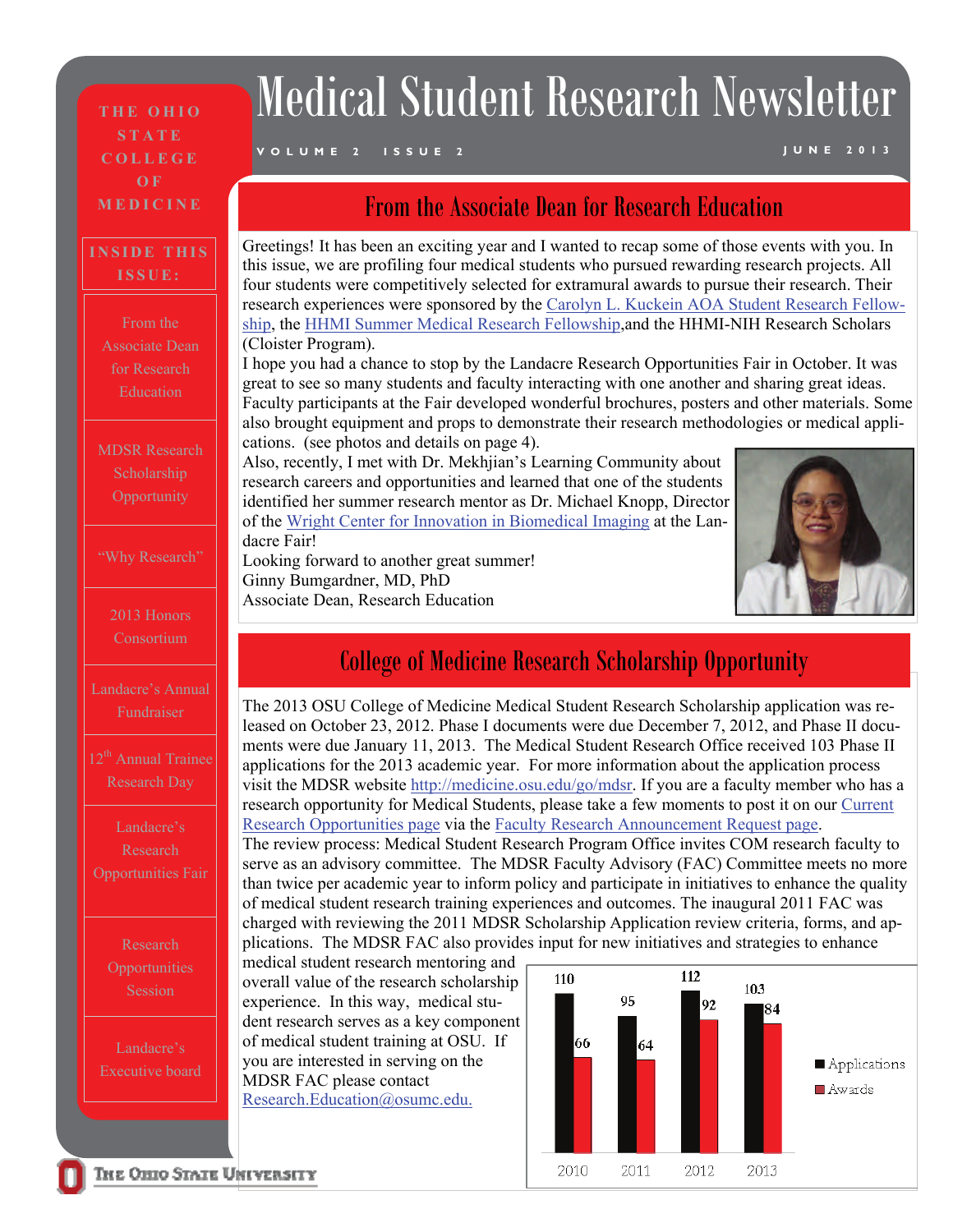#### Why Research?



**PAGE 2** 

"I felt like I was contributing to a field of study rather than receiving information" - Reichert



Research as part of the medical student training incorporates discovery through critical thinking, innovation and experimentation. Medical student researchers learn how to communicate new knowledge, how to apply discoveries to enhance patient care. Our students' participation in research gives them firsthand experience and skills in biomedical discovery, increases the depth of understanding of medicine and prepares our graduates to directly influence the future course of medicine.

**Barbara Reichert** grew up in Dayton, Ohio and attended the Ohio State University, graduating with a B.S. in Nutrition. Barbara has always been passionate about nutrition so she started exploring nutritionrelated research during her undergraduate education. She joined Dr. Ziouzenkova's lab to study and explore the effects of vitamin A metabolites on female obesity. Barbara's research methods included cell culture, Western blots, animal experiments and surgeries, and RNA extractions. Barbara reflects that she "felt like she was contributing to a field of study rather than receiving information." She was inspired by the opportunity to "figure out mechanisms occurring in the body that no one else had ever discovered". She entered medical school in 2010 and decided to continue her nutrition-related research during the summer between Med I and Med II year. Her research entitled "Estrogen and Retinoic Acid Interactions in the Regulation of Adipose Triglyceride Lipase" was sponsored by a competitive national research scholarship awarded to her in 2011 by the Carolyn L. Kuckein AOA Student Research Fellowship. Now a third year medical student, Barbara continues to be mentored by Ouliana Ziouzenkova PhD as well as Rudolf Zechner PhD. Her current project involves looking at the interactions of estrogen and vitamin A metabolism on the rate-limiting enzyme in fat breakdown in adipose tissue, adipose triglyceride lipase (ATGL). The results from their research may be important in targeting abdominal obesity in women and could help discover how to target obesity differently in premenopausal versus postmenopausal women. Barbara plans to continue to integrate research as part of her career in medicine.

**Kate Collier** grew up in Milwaukee, Wisconsin and attended Princeton University where she graduated with a BSE in Chemical Engineering. Her first research experience was an NIH-funded Neuroscience program at the University of Chicago where she worked on the development of an injectable hydrogel intraocular drug delivery system. After graduating, Kate moved to Dublin, Ireland and earned a researchbased Masters in Science from the Department of Chemistry and Chemical Biology at University College Dublin. She next pursued a Masters degree in Chemical Engineering from the University of Texas at Austin where she worked on a project exploring the synthesis, characterization, surface chemistry modification, and electronic and biological applications of silicon nanowires.

Kate decided to attend medical school after realizing she wanted more immediate and direct gratification from her professional efforts than she would see as an engineer in the nanomaterial or semi-conductor industries. In the summer between her M1 and M2 years, Kate received an HHMI Summer Medical Research Fellowship to work with Dr. Thomas Walz at Harvard Medical School. Now a second year medical student at OSU, she's being mentored by Dr. Michael Knopp as they investigate the different tracers for brain PET. Kate anticipates continuing to be very involved in research in the future.



**Kathleen Matic (Kassouf)** grew up in Brecksville, Ohio and completed her undergraduate education at the Ohio State University, graduating with a B.S. in Psychology and a minor in Life Sciences. She chose to pursue a career in medicine to aid patients on a personal level, and to pursue a career in research to solve problems in medicine on a more global level. She believes medicine provides opportunities for lifelong learning and community involvement. Kathleen is currently an M2, and she is being mentored by Dr. Robert Higgins while working on research to improve the post-operative care and clinical outcomes of patients undergoing mechanical assist device surgery ("LVADs"= left ventricular assist devices) in the Division of Cardiothoracic Surgery.

After medical school, Kathleen plans to attend a residency program in cardiothoracic surgery followed by a fellowship in pediatric cardiothoracic surgery. She aspires to work in research to provide minimally invasive cardiac procedures for pediatric cardiac patients with congenital heart disease, and to provide better long term care for these patients as they age.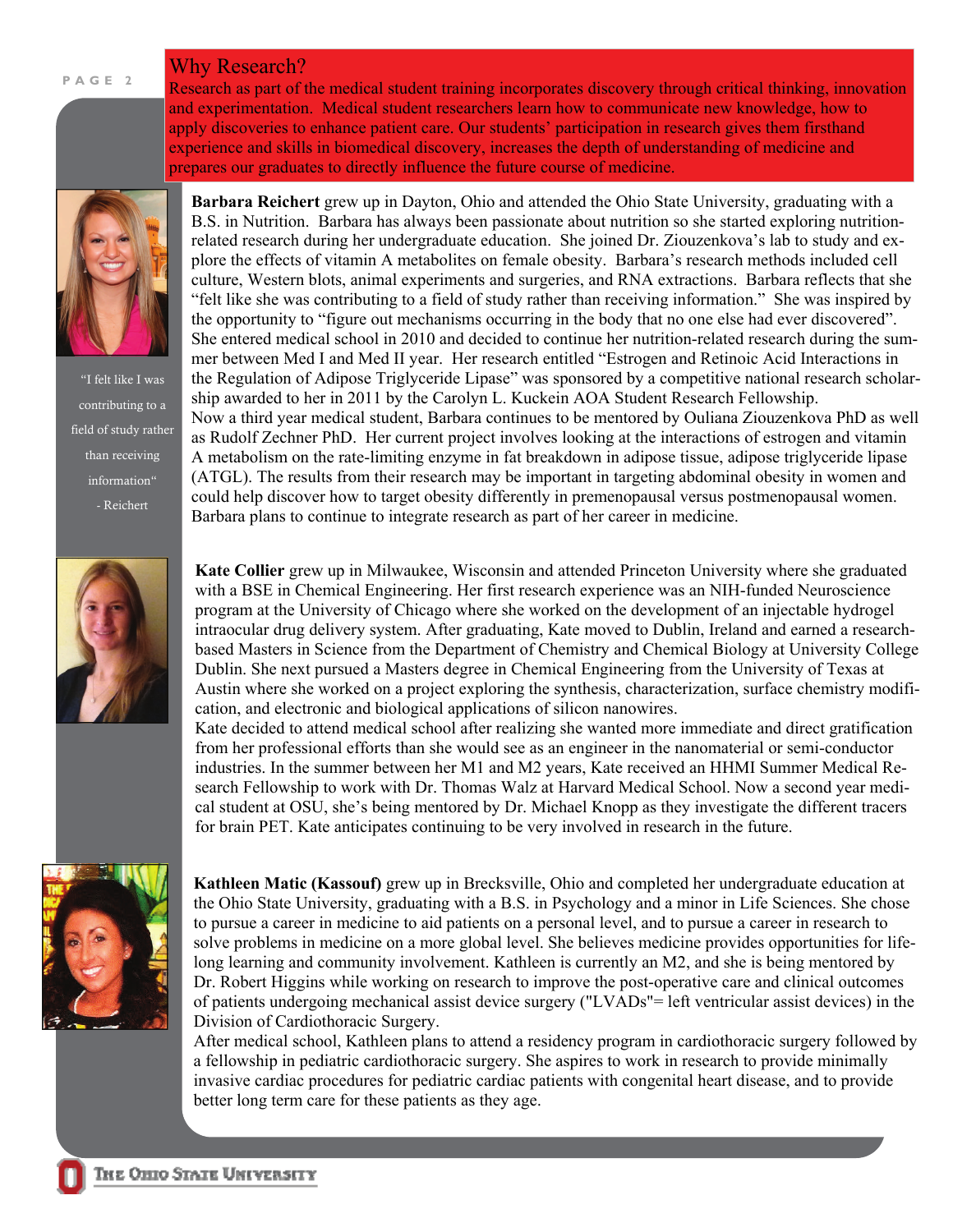## **PAGE 3** *<b>2013 Honors Consortium*

The Ohio State University College of Medicine Honors Consortium is a collaboration between the three COM Honor Societies, [Alpha Omega Alpha](https://medicine.osu.edu/students/life/organizations/honor_societies/aoa/pages/index.aspx), [Gold Humanism](https://medicine.osu.edu/students/life/organizations/honor_societies/ghhs/pages/index.aspx)  [Honor Society,](https://medicine.osu.edu/students/life/organizations/honor_societies/ghhs/pages/index.aspx) and the [Landacre Research Honor Society](https://medicine.osu.edu/students/life/organizations/honor_societies/landacre/pages/index.aspx). The consortium's board members include the presidents and advisors of each honorary. This year's presidents of the honoraries include: Leigh Stone from AOA, Margaret Germain from GHHS, and Lauren Sall from Landacre.

Each year the Honors Consortium holds an informational session where they invite medical students, faculty, and staff from the College of Medicine to learn more about each honorary. This year's Honors Consortium event was held on September 25<sup>th</sup> and included presentations from each group including each organizations' history, induction process, and membership guidelines.

Founded in 1956, the Landacre Honor Society holds its members to the high standards in both academic achievement and research in honor of professor and first chair of the Department of Anatomy Dr. Francis Leroy Landacre, whom the society is named after. Alpha Omega Alpha (AOA) is the only academic honor medical society in the world. For over a century, AOA's mission has remained constant: To recognize and perpetuate excellence in the medical profession. The Gold Humanism Honor Society (GHHS) recognizes those students who at the end of their third year have demonstrated exemplary attitudes and behaviors characteristic of the most humanistic physicians: Integrity, excellence, compassion, altruism, respect, empathy, and service. The GHHS complements the Alpha Omega Alpha Honor Medical Society by recognizing those students who excel not only in academic performance, but also in their attitudes toward patient care*.* 







#### **Landacre Research Honor Society Annual Fund Raiser**

The Landacre Honor Society provides students with a variety of information about research opportunities at OSU. The society also organizes research conferences, hosts speakers, and contributes to the annual Trainee Research Day, where students present posters and oral presentations summarizing their research to their peers.

On December 7, 2012, The Landacre Honor Society and Landacre Research Interest Group hosted a bake sale in Meiling Lobby to benefit the Boys and Girls Club of America. The Boys and Girls Club of America provides safe and fun after school activities for children of all ages. Faculty, advisors, and students all donated baked goods to sell.



Picture: Members of the Landacre Honor Society Interest Group sell baked goods to profit the Boys and Girls Club or America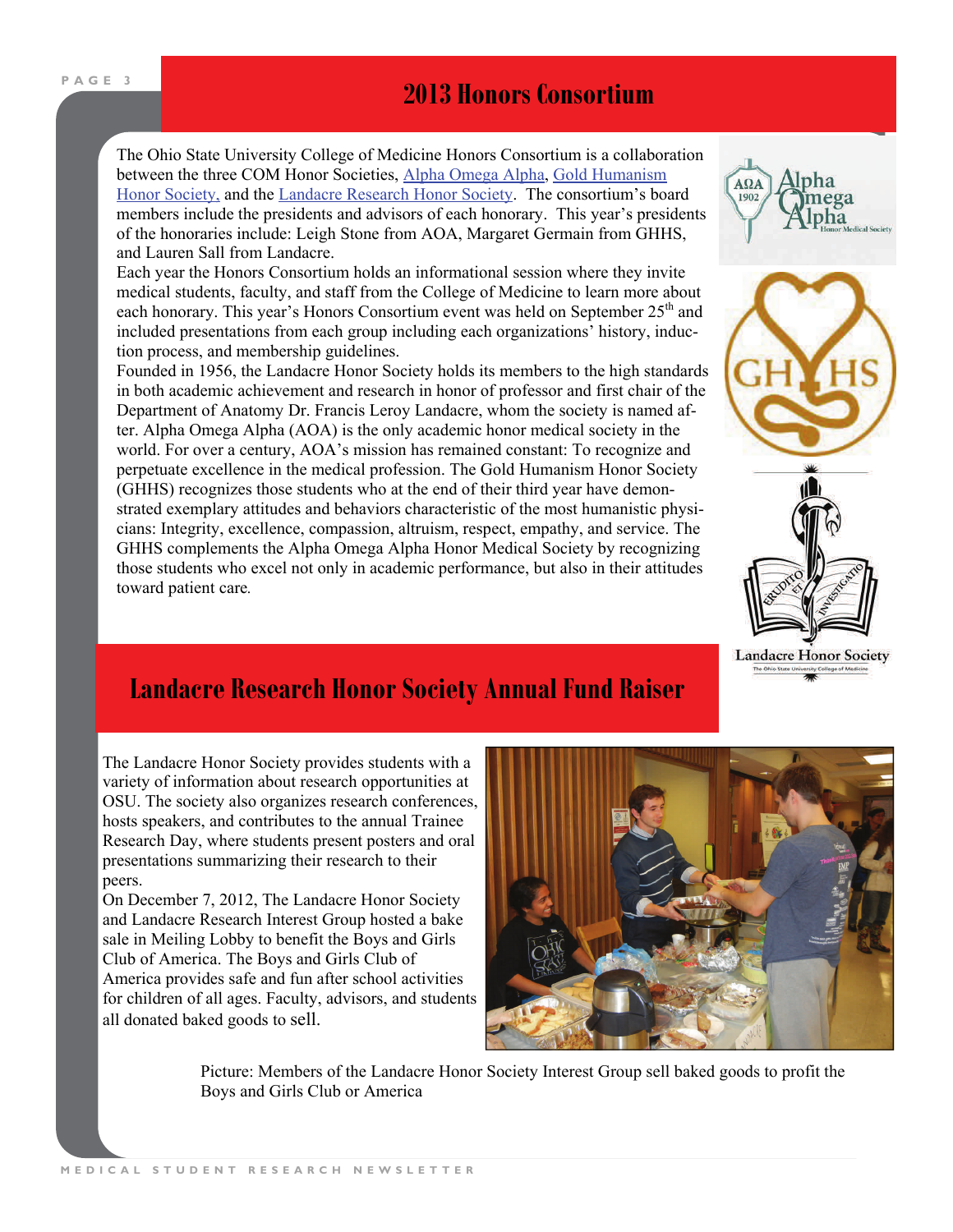## 2013 OSUWMC Trainee Research Day

#### **The 12th Annual OSUWMC Trainee Research Day, April 10th & 11th 2013.**

Research Day provides an opportunity for researchers in training at the OSU Wexner Medical Center to present their biomedical research in a public forum and to compete for travel awards given for outstanding work. This group includes trainees at all levels of programming, including graduate, undergraduate, medical and MD/PhD students, as well as postdoctoral fellows and researchers and clinical residents and fellows. Research Day also presents an opportunity for colleagues and visitors to learn about the cutting edge research occurring at Ohio State.

This year's Keynote Address was given by HHMI Investigator **Helen Hobbs, MD** who is a Professor of Internal Medicine and Molecular Genetics, Chief of the Division of Medical Genetics and Director of the Eugene McDermott Center for Human Growth and Development at the University of Texas Southwestern Medical Center. Dr. Hobbs is also a member of the Institute of Medicine, American Society for Clinical Investigation, Academy of Arts and Sciences, and Na-

tional Academy of Sciences. She has received numerous awards including the Heinrich Wieland Prize and the American Heart Association's Clinical Research Prize and Distinguished Scientist Award.

You can read more about the focus of her research program which is to study how dysregulation of lipid uptake and trafficking contributes to human disease, here: [http://www4.utsouthwestern.edu/mcdermottlab/hcl/hcl\\_contact.htm](http://www4.utsouthwestern.edu/mcdermottlab/hcl/hcl_contact.htm)



For more information about Trainee Research Day <http://researchday.osu.edu>.

Pictured (right): keynote speaker, Helen Hobbs, MD.



### Landacre Research Opportunities Fair

On October 23, 2012 the Landacre Honor Society hosted it's annual Research Opportunities Fair in the Biomedical Research Tower. This year's event brought together a record number of labs offering research opportunities to over 100 medical students.

The fair is a unique event because it brings medical students and faculty researchers together and creates an opportunity for students to interact with potential mentors outside of the classroom setting. This evening is one of the largest research focused events hosted by Landacre during the academic year

and most medical students find their research mentor through networking at the research opportunity fair.

To obtain a list of the other faculty labs that were registered you can access the information on the [Events Page](https://medicine.osu.edu/research_ed/medical_students/events/pages/index.aspx) of the MDSR website.

We would also like to encourage Faculty to visit our [Faculty Research An](https://medicine.osu.edu/research_ed/medical_students/researchopportunities/facultyreq/pages/index.aspx)[nouncement](https://medicine.osu.edu/research_ed/medical_students/researchopportunities/facultyreq/pages/index.aspx) page and submit information about research opportunities available for medical students. These opportunities are announced or communicated to Medical student through the [Current Research Opportunities](https://medicine.osu.edu/research_ed/medical_students/researchopportunities/pages/currentresearchopportunities.aspx) page.







Pictured: OSU Medical Students visiting with Prospective Research Mentors at the 2012 Landacre Research Opportunities Fair